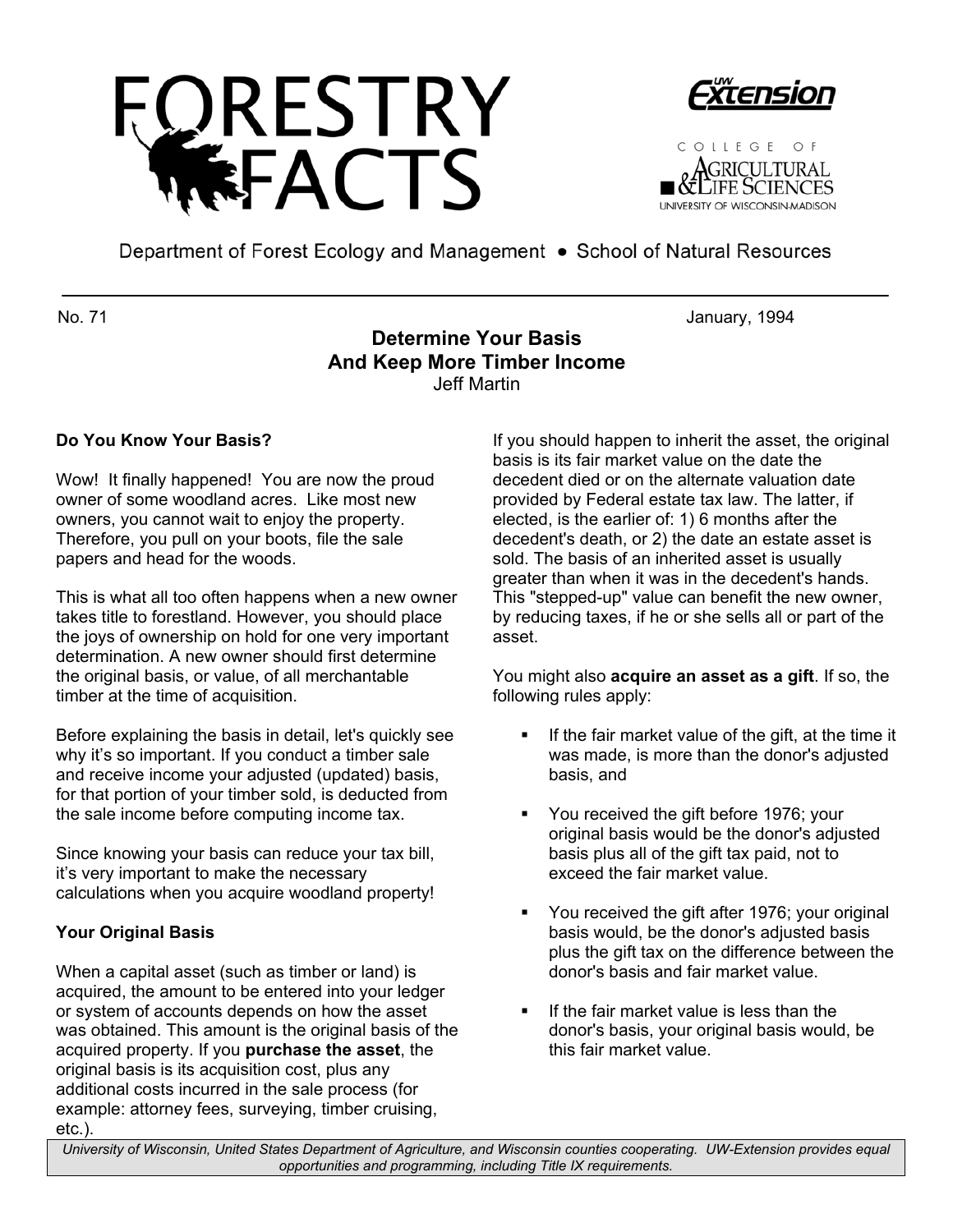#### **Allocating Your Basis**

When timberland is acquired, you really obtain at least two assets, land and trees. Your first task, before cutting any firewood or taking a long hike, is to determine what portion of your property's original basis to assign to the land and what portion to the trees (timber). It is unlikely that your sales contract will list this breakdown.

Example 1 shows the procedures for making these computations for a simple purchase that includes only land and timber. Note that the allocation between land and timber is based upon the separate fair market values of each at the time of acquisition. This applies even if you allocate the basis many years after acquiring the assets.

### **EXAMPLE 1 ALLOCATING THE BASIS**

You purchased 80 acres of forestland for \$47,000. A boundary survey for \$650, and a timber inventory for \$1,350, was conducted in conjunction with the sale. Therefore, your total acquisition was \$49,000.

Your timber inventory showed a volume of 90,000 board feet (90mbf) of mixed oak (mostly red oak) on 30 acres, and 1,100 cords of red pine pulpwood on 50 acres. Fair market values were \$175/mbf for oak, \$15/cord for pine and \$300/acre for the land itself. Total fair market value would be \$56,250.

To allocate your acquisition cost, compute the proportion of fair market value attributable to both land and timber; Land = 24,000/56,250 = 0.4267, Sawtimber =  $15,750/56,250 = 0.2800$ and Pulpwood = 16,500/56,250 = 0.2933. Next, multiply these proportions by the total acquisition cost, as was done in the following table. Your original cost basis for all timber would be \$28,093.

| Fair market |          |            | Original     |
|-------------|----------|------------|--------------|
| Value       |          | Proportion | <b>Basis</b> |
| Land        | \$24,000 | 0.4267     | \$20,907     |
| Sawtimber   | 15,750   | 0.2800     | 13,720       |
| Pulpwood    | 16,500   | 0.2933     | 14,373       |
| Total       | \$56,250 | 1.0000     | \$49,000     |
|             |          |            |              |

You are expected to make a "reasonable effort" to estimate fair market values. Sales of similar property may be your best indication. A rough estimate based on published information may be adequate for small tracts of low-value timber. However, an experienced forester's appraisal would be appropriate, for larger tracts of high value timber. Do not expect the IRS to accept "guesses" that are unsubstantiated.

You may include only that timber with a fair market value at time of acquisition. If the timber value was substantial when you acquired the property, but you are not sure what the volume or value really was, you will probably need a forester's help to reconstruct past conditions. Read the section, Resurrect Your Basis, for more details.

#### **Your Adjusted Basis**

The value of your basis can change over time. Disposing of timber through a sale or by other means reduces your basis. Acquiring more merchantable timber increases your basis. However, growth does not increase the basis.

Update your accounts or record keeping anytime a change occurs. Then you will be ready to properly use the basis if you have a timber sale.

### **Using Your Basis**

The adjusted basis becomes a valuable item whenever you have timber sale income. You can deduct some or all of the adjusted basis from sale income to reduce taxes.

To see just how this works we need to introduce the **depletion allowance**. The depletion allowance is that part of your adjusted basis that you can deduct from your timber sale income. The depletion allowance equals:

#### **Adjusted Basis x Volume Sold Present Total Volume**

To determine your taxable timber sale income, subtract the depletion allowance from gross timber sale income:

> **Gross Timber Sale Income - Depletion Allowance Taxable Timber Sale Income**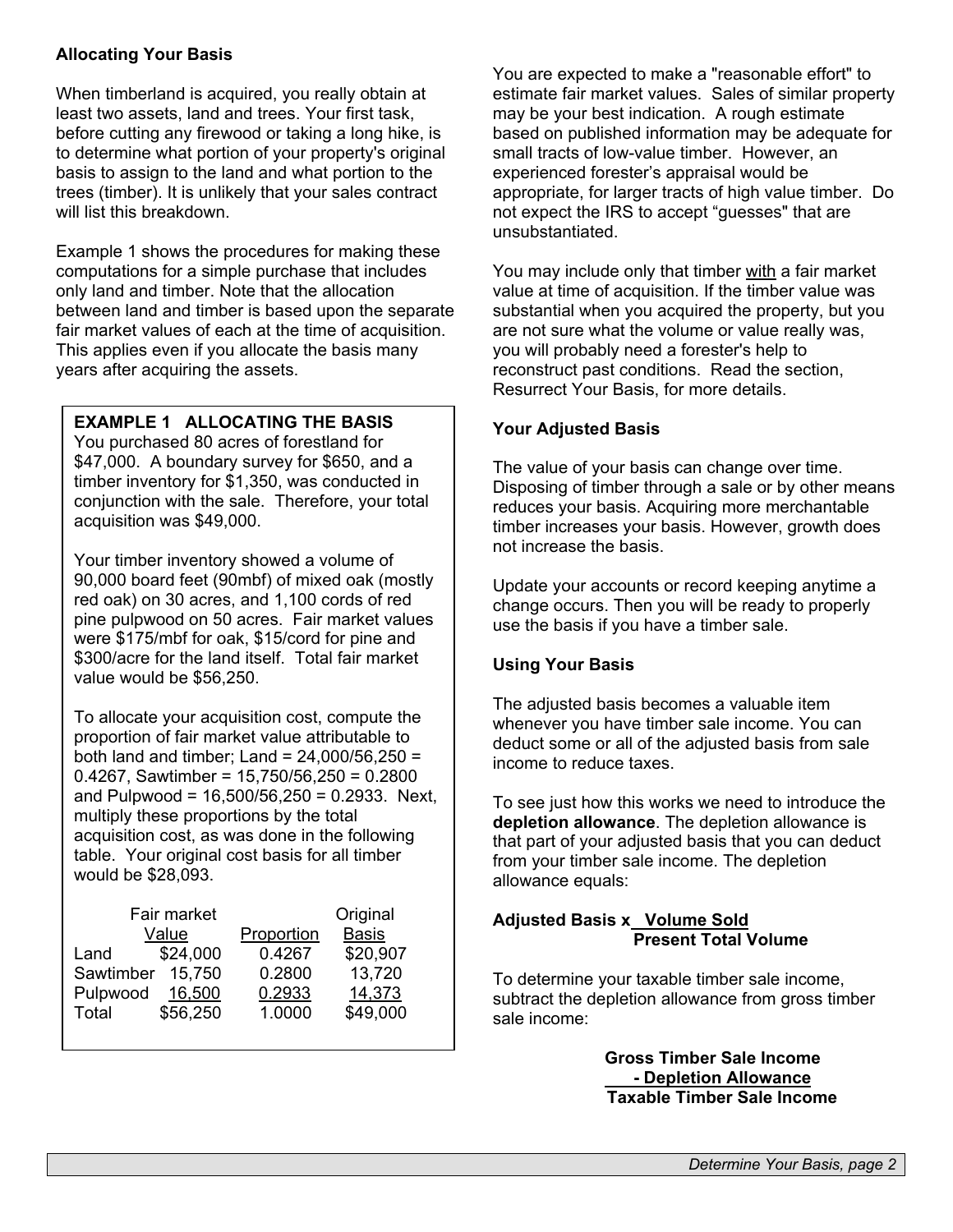Example 2 shows tax computations for a typical timber sale. After computing, your tax liability, be sure to adjust your basis, again and note the new value in your records.

In all likelihood you will have income from other sources. Add all other income to your timber income before computing taxes.

You may also have expenses associated with the timber sale that are deductible from income. For example, if you hired a consulting forester to inventory, mark and administer the sale, you could deduct these sale expenses from income. Other forestry expenses not directly related to the sale may also be deductible (check other tax publications or with your tax preparer for more details).

### **Resurrect Your Basis?**

What happens if you are like most landowners and do not determine an original basis when you acquire the property? Can you determine the basis at a later date? The answer is "yes" if only a few years have passed, probably "no" if many years have gone by and "maybe" if the time is within this range.

The problem is further complicated by the timber values and tract size involved. With relatively high value timber such as large walnut trees, it may be worth your time and effort to resurrect the original basis after many years have past. On the other hand, for small tracts of low-value timber such as aspen pulpwood, the effort is probably not worth it, even if you can resurrect the basis.

Unfortunately, there are no hard and fast rules that govern how far back you can go. Each case is different. In general, the larger the tract and/or the more valuable the timber, the farther back, in time it pays to go to resurrect your original basis. A forester can help you decide whether the effort will be worth the trouble.

To resurrect your original basis, estimate the timber's fair market value at time of acquisition. However, before assigning value you must estimate timber volume, by species and sizes, that was present at the time.

## **EXAMPLE 2 USING THE BASIS**

Ten years after purchasing the land and timber in Example 1, you conduct a timber sale. A timber inventory just before harvest reveals the 30-acre oak stand now contains 150,000 board feet.

Your adjusted basis, at the time of sale, is still \$13,720 for the oak sawtimber because this is your first sale and you have not purchased additional timberland. Tree growth does not increase the basis.

Not all trees are cut in the harvest; therefore, only 100,000 board feet are sold. You receive \$250/mbf or a total of \$25,000 for the timber sold. Your depletion allowance is:

 $= $13,720 \times 100,000/150,000 = $9,147$ 

Your taxable timber income is:

 $=$  \$25,000 - \$9,147 = \$15,853

Your new adjusted basis for the 30-acre oak stand is:

 $= $13,720 - $9,147 = $4,573$ 

NOTE: You might have deductible expenses associated with your sale that would further reduce your taxable income.

If inventory records do not exist, it will be necessary to use accepted forestry techniques to "grow" the present forest in reverse. This task is relatively easy if your stand is fairly uniform and has not been cut during the period. However, the task may be quite difficult if cutting did occur and records were not kept.

One approach is to estimate past volume growth in board feet or cords and subtract it from present volume. Growth depends on many factors such as species, tree size, stocking, soils and site quality. Example 3 shows this approach.

Your forester may be able to estimate growth for your property. Many forestry publications predict volume growth by species, site index, etc. Otherwise, you may be able to use the values in the Soil Survey for your county (available at the county Soil Conservation Service Office).